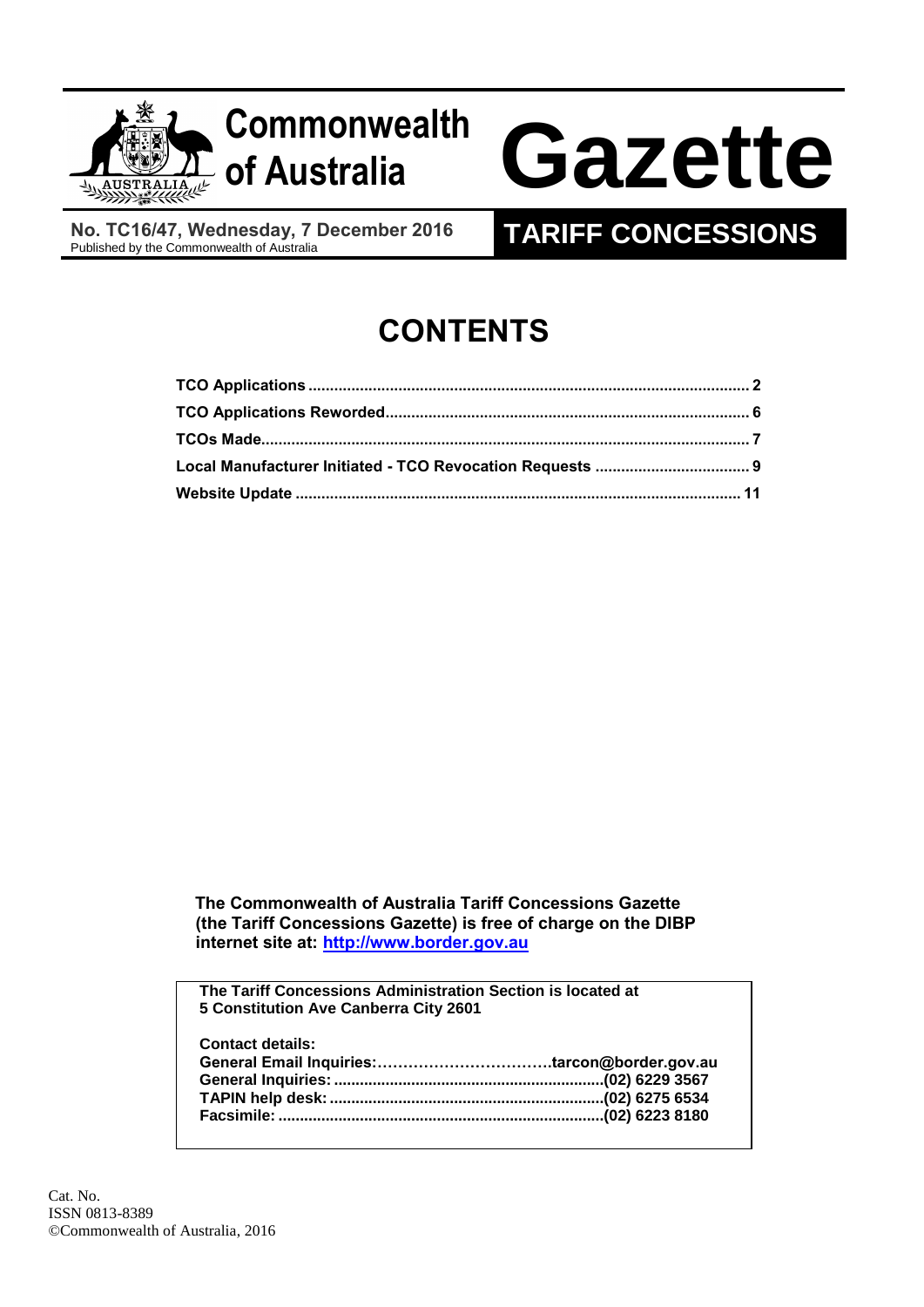#### <span id="page-1-0"></span>**CUSTOMS ACT 1901 - NOTICE PURSUANT TO SECTION 269K(1) - APPLICATIONS MADE FOR TARIFF CONCESSION ORDERS**

Applications have been lodged for Tariff Concession Orders for the goods described in the following TABLE.

Australian manufacturers who wish to contest the granting of a Tariff Concession Order for the goods described are invited to lodge a submission in writing in an approved form. Submissions must be lodged within 50 days of the date of publication of this Notice.

The operative date (Op.) and TC reference number follow the description of goods.

To assist local manufacturers, the use(s) to which the goods can be put follow the description of goods.

Objections to the making of TCO submission forms are available at

<http://www.border.gov.au/Forms/Documents/b444.pdf>

Contact: Email tarcon@border.gov.au

#### THE TABLE

|            | Description of Goods including the<br>Customs Tariff Classification                                                                                                                                                                                                                                       | Schedule 4 Item Number | General Duty Rate |
|------------|-----------------------------------------------------------------------------------------------------------------------------------------------------------------------------------------------------------------------------------------------------------------------------------------------------------|------------------------|-------------------|
| 3824.90.90 | BEADS, DESICCANT, including BOTH of the following:<br>(a) silica gel impregnated with a coloured organic moisture<br>absorption indicator;<br>(b) zeolite mixed with a clay binder<br>Op. 10.11.16                                                                                                        | $-$ TC 1667979         | 50                |
|            | Stated Use:<br>For absorbing moisture in electric power stations, laboratories,<br>packaging and tanks containing lubrication and hydraulic oil                                                                                                                                                           |                        |                   |
|            | Applicant: STAUFF CORPORATION PTY LTD                                                                                                                                                                                                                                                                     |                        | 5%                |
| 3920.20.00 | SHEETS, co-extruded polypropylene, in rolls, having ALL of the<br>following:<br>(a) total layered sheet composition NOT less than 70%<br>polypropylene;<br>(b) polyethylene layer, with OR without an ethylene vinyl<br>alcohol(EVOH) layer;<br>(c) sheet width NOT greater than 1 250 mm<br>Op. 01.11.16 | $-$ TC 1664804         | 50                |
|            | Stated Use:<br>For manufacturing packaging used for carrying food and<br>sterilised goods                                                                                                                                                                                                                 |                        |                   |
|            | Applicant: SANWA PTY LTD                                                                                                                                                                                                                                                                                  |                        | 5%                |
| 7616.99.00 | ATTENUATORS, IMPACT ENERGY ABSORBING, aluminium, truck OR<br>trailer mountable, including ALL of the following:<br>(a) impact energy absorbing enclosures;<br>(b) securing AND energy absorbing tubes;<br>(c) mounting plates                                                                             |                        | 50                |
|            | Op. 02.11.16                                                                                                                                                                                                                                                                                              | $-$ TC 1664958         |                   |
|            | Stated Use:<br>As safely equipment to be mounted on trucks or trailers to<br>absorb possible colliding vehicle energy and protect road<br>maintenance and signage workers                                                                                                                                 |                        |                   |
|            | Applicant: J1-LED INTELLIGENT TRANSPORT SYSTEMS PTY LTD                                                                                                                                                                                                                                                   |                        | 5%                |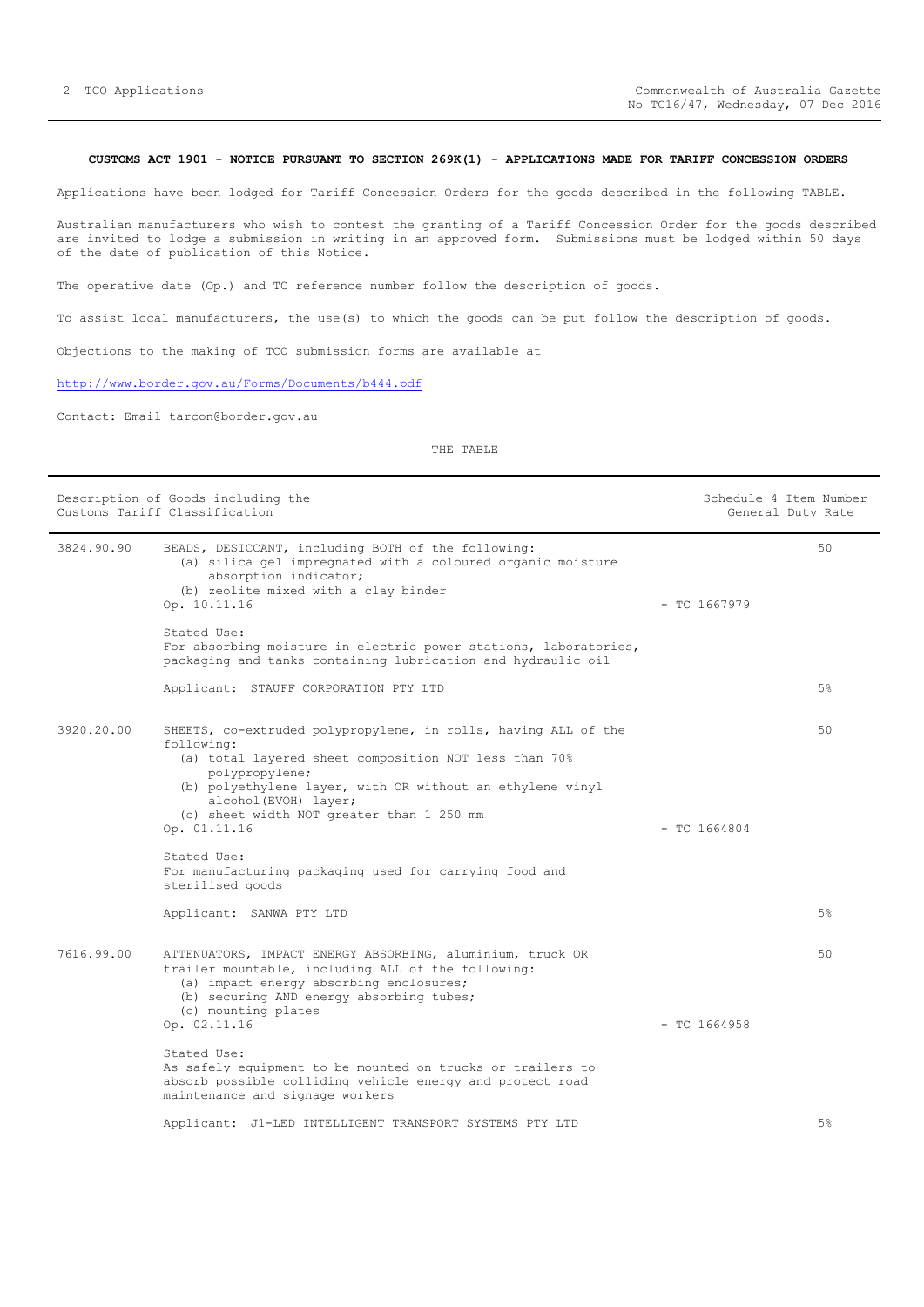| Description of Goods including the<br>Customs Tariff Classification |                                                                                                                                                                                                                                                                                          | Schedule 4 Item Number<br>General Duty Rate |                |
|---------------------------------------------------------------------|------------------------------------------------------------------------------------------------------------------------------------------------------------------------------------------------------------------------------------------------------------------------------------------|---------------------------------------------|----------------|
| 8419.89.90                                                          | COOLING SYSTEM, ALUMINIUM EXTRUSION, programmable logic<br>controlled, having ALL of the following:<br>(a) centrifugal fans;<br>(b) adjustable hoods;<br>(c) support structure;<br>(d) electric motors;<br>(e) frequency converter;<br>(f) outlet dampers<br>Op. 03.11.16<br>Stated Use: | $-$ TC 1665739                              | 50             |
|                                                                     | For the cooling of manufactured extrusions<br>Applicant: G JAMES AUSTRALIA PTY LTD                                                                                                                                                                                                       |                                             | 5%             |
| 8419.89.90                                                          | WATER QUENCHING SYSTEM, ALUMINIUM PROFILE, programmable logic<br>controlled, having ALL of the following:<br>(a) upper AND lower water misting jets;<br>(b) air cooler;<br>(c) integrated roller table;<br>(d) control unit<br>Op. 08.11.16                                              | $-$ TC 1667052                              | 50             |
|                                                                     | Stated Use:<br>For the quenching of aluminium extrusions                                                                                                                                                                                                                                 |                                             |                |
|                                                                     | Applicant: G JAMES AUSTRALIA PTY LTD                                                                                                                                                                                                                                                     |                                             | 5%             |
| 8419.89.90                                                          | STERILISERS, INTRAVENOUS BAG AND/OR BOTTLE, MEDICAL, including<br>ALL of the following:<br>(a) pressure vessel;<br>(b) electrical controls;<br>(c) heat exchangers;<br>(d) circulation pumps;<br>(e) measurement instrumentation                                                         |                                             | 50             |
|                                                                     | Op. 15.11.16                                                                                                                                                                                                                                                                             | $-$ TC 1669391                              |                |
|                                                                     | Stated Use:<br>Sterilise solution in bags and bottles                                                                                                                                                                                                                                    |                                             |                |
|                                                                     | Applicant: BAXTER HEALTHCARE PTY LTD                                                                                                                                                                                                                                                     |                                             | 5%             |
| 8421.39.00                                                          | FILTERS, GAS SUSPENDED DROPLET EXTRACTION, GAS TREATMENT PLANT<br>Op. 11.11.16                                                                                                                                                                                                           | $-$ TC 1668649                              | 50             |
|                                                                     | Stated Use:<br>For removing dust laden droplets, residual water drops and acid<br>droplets from cleaned gases in gas treatment plants                                                                                                                                                    |                                             |                |
|                                                                     | Applicant: NYRSTAR PORT PIRIE PTY LTD                                                                                                                                                                                                                                                    |                                             | 5 <sup>°</sup> |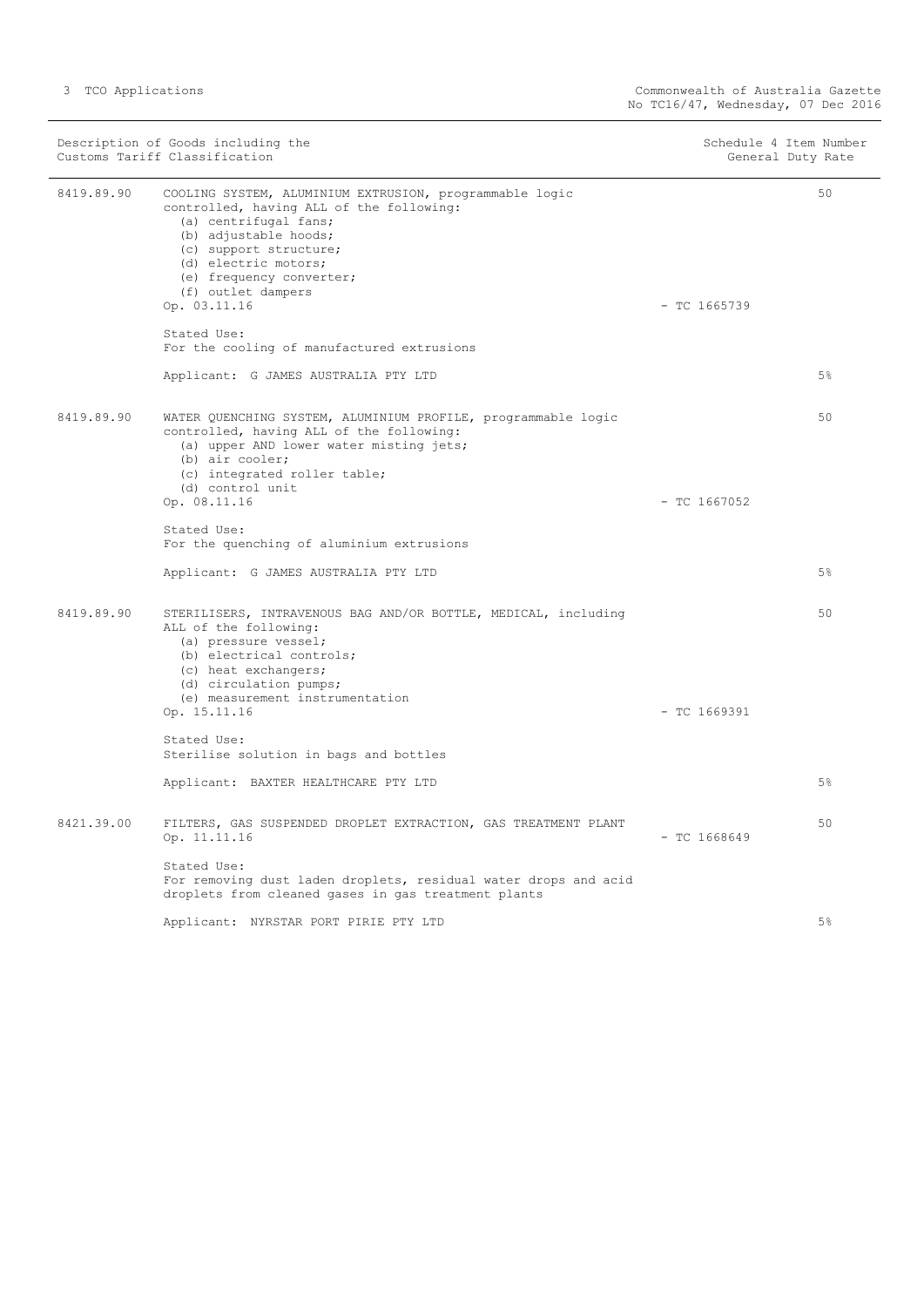Description of Goods including the Schedule 4 Item Number<br>
Customs Tariff Classification<br>
Schedule 4 Item Number Customs Tariff Classification 8477.80.00 ASSEMBLY MACHINES, MEMBRANE TUBE, MEDICAL, including ALL of the following: (a) weld station; (b) tube load station; (c) nest block; (d) mandrels; (e) feeder bowl; (f) sensors; (g) punch station; (h) closure station; (i) offload station; (j) tube lifter; (k) leak test station; (l) control panel Op. 15.11.16 - TC 1669393 Stated Use: Assembly of membrane ports as used in intravenous machine Applicant: BAXTER HEALTHCARE PTY LTD 50 5% 8477.80.00 ROTARY ASSEMBLY MACHINES, ADDITIVE PORT, MEDICAL, including ALL of the following: (a) unscrambling bowls; (b) unwinder; (c) heat shrink stations; (d) control panel; (e) load stations; (f) roll over station; (g) tamping station; (h) eject chute; (i) blow off station Op. 15.11.16 - TC 1669396 Stated Use: Produce parts to be used in the production of solution bags Applicant: BAXTER HEALTHCARE PTY LTD 50 5% 8479.82.00 FLOW BALANCING MACHINES, GRAIN, programmable logic controlled, having ALL of the following: (a) pneumatically controlled feeder; (b) volumetric measurer; (c) maximum throughput capacity NOT greater than 103 t/h Op. 03.11.16 - TC 1665503 Stated Use: For bending and volumetric measuring of grains for the food and beverage industries Applicant: COOPERS BREWERY LTD 50 5% 8507.80.00 ENERGY STORAGE SYSTEM, LITHIUM-IRON PHOSPHATE BATTERY, grid connected, solar powered, single AC connection, with OR without storage cabinets, including ALL of the following: (a) lithium-iron phosphate batteries; (b) maximum power output in single phase NOT less than 2.5 kW; (c) maximum power output in three phase NOT less than 3.3 kW; (d) solar power charger; (e) permanent internet connector  $Op. 02.11.16$  - TC 1665178 Stated Use: To store electricity generated by solar energy systems Applicant: SONNEN AUSTRALIA PTY LTD 50 5%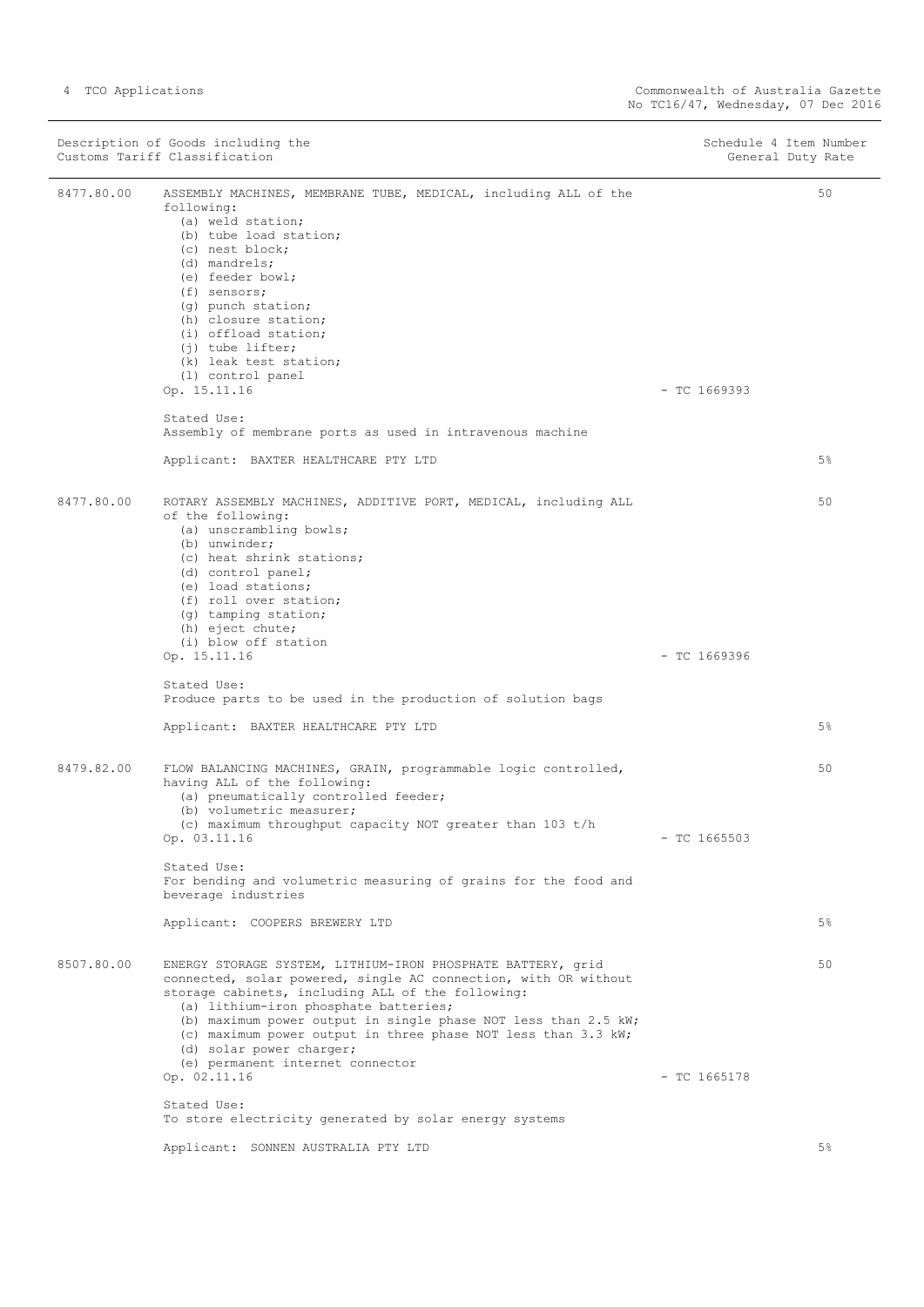| Description of Goods including the<br>Customs Tariff Classification |                                                                                                                                                                                                                                                             | Schedule 4 Item Number<br>General Duty Rate |    |
|---------------------------------------------------------------------|-------------------------------------------------------------------------------------------------------------------------------------------------------------------------------------------------------------------------------------------------------------|---------------------------------------------|----|
| 8515.80.90                                                          | WELDING MACHINES, THERMAL PLASTIC, MEDICAL, high frequency,<br>including ALL of the following:<br>(a) assembly station;<br>(b) bag forming press;<br>(c) radio frequency (RF) thermal welding;<br>(d) indexing module;<br>(e) control panel<br>Op. 15.11.16 | $-$ TC 1669400                              | 50 |
|                                                                     | Stated Use:<br>Weld polyvinyl chloride (PVC) bags                                                                                                                                                                                                           |                                             |    |
|                                                                     | Applicant: BAXTER HEALTHCARE PTY LTD                                                                                                                                                                                                                        |                                             | 5% |
| 8525.50.00                                                          | SPLITTER AND/OR COMBINER MODULE, radio frequency, including<br>micro coaxial receptacles<br>Op. 07.11.16                                                                                                                                                    | $-$ TC 1666765                              | 50 |
|                                                                     | Stated Use:<br>Splitting and combining of RF signals                                                                                                                                                                                                        |                                             |    |
|                                                                     | Applicant: C-COR BROADBAND AUSTRALIA PTY LTD                                                                                                                                                                                                                |                                             | 5% |
| 8536.90.90                                                          | STRING STARTERS, DETONATOR, branched<br>Op. 28.10.16                                                                                                                                                                                                        | $-$ TC 1663733                              | 50 |
|                                                                     | Stated Use:<br>Converting signal from two wires to four wires for the process<br>of controlling a string of detonators                                                                                                                                      |                                             |    |
|                                                                     | Applicant: DYNO NOBEL ASIA PACIFIC PTY LTD                                                                                                                                                                                                                  |                                             | 5% |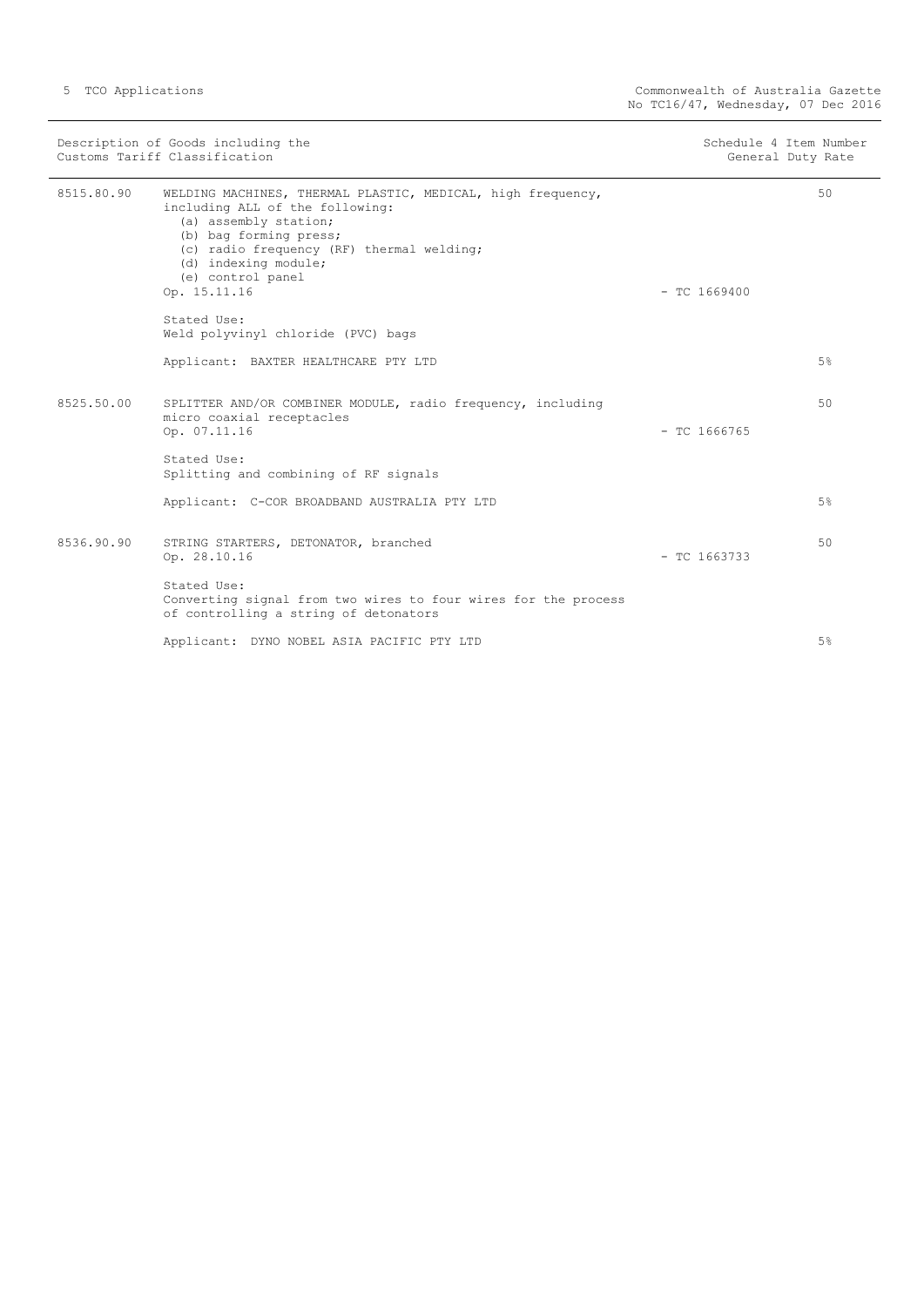#### **CUSTOMS ACT 1901**

#### <span id="page-5-0"></span>**NOTICE PURSUANT TO SECTION 269l(4B)(b) - PROPOSAL TO AMEND DESCRIPTION OF GOODS FOLLOWING AN OBJECTION SUBMISSION**

Amended descriptions have been proposed for the Tariff Concession Order applications shown in the following TABLE.

Australian manufacturers who consider that there are reasons why the Tariff Concession Order as proposed to be amended should not be made are invited to lodge a submission. Submissions must be lodged no later than 14 days after the publication of this Notice.

The operative date (Op.) and TC reference number follow the description of goods.

To assist local manufacturers, the use(s) to which the goods can be put follow the description of goods.

Contact: Email tarcon@border.gov.au

THE TABLE

Description of Goods including the Schedule 4 Item Number Customs Tariff Classification

| 8428.90.00 | PALLETISING SYSTEM, programmable logic controlled, having ALL of<br>the following:<br>(a) layer palletisers;<br>(b) conveyors;<br>(c) bag presser OR flattener;<br>(d) bag turner;<br>(e) layer compressing formation doors;<br>(f) layer compressing forming collars;<br>(q) maximum bag capacity NOT less than 2 000 bags per hour<br>Op. 03.08.16 | $-$ TC 1639457 | 50 |
|------------|------------------------------------------------------------------------------------------------------------------------------------------------------------------------------------------------------------------------------------------------------------------------------------------------------------------------------------------------------|----------------|----|
|            | Stated Use:<br>To shuttle and stack packed product onto empty pallets and<br>present the stacked pallets, double stacked<br>Applicant: AUSTRALIAN PRIME FIBRE PTY LTD                                                                                                                                                                                |                |    |
| 8428.90.00 | PICKING AND LIFTING MACHINES, programmable logic controlled,<br>having ALL of the following:<br>(a) maximum load carrying capacity NOT greater than 8 500 kg;<br>(b) telescopic liner slides;<br>(c) NOT less than 3 synchronous servomotors;<br>(d) remote controls;<br>(e) control panel<br>Op. 30.08.16                                           | $-$ TC 1646870 | 50 |
|            | Stated Use:<br>For the selection and movement of goods such as dies                                                                                                                                                                                                                                                                                  |                |    |
|            | Applicant: G JAMES AUSTRALIA PTY LTD                                                                                                                                                                                                                                                                                                                 |                |    |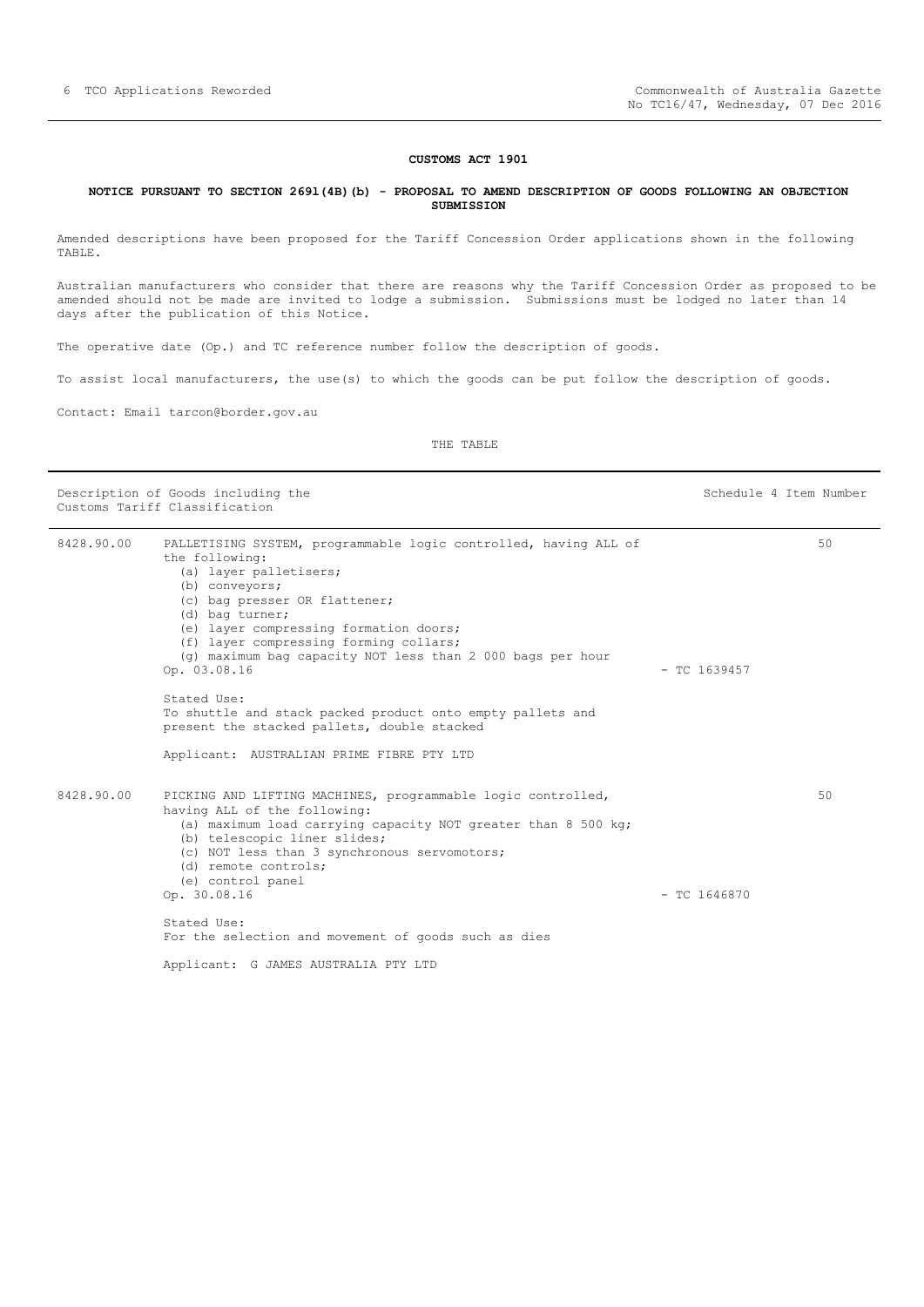### **CUSTOMS ACT 1901 - NOTICE PURSUANT TO SECTION 269R(1) - TARIFF CONCESSION ORDERS MADE**

<span id="page-6-0"></span>Tariff Concession Orders have been made for the goods described in the following TABLE.

The operative date (Op.) and TC reference No. follow the description of goods. Local manufacturers of substitutable goods may request the revocation of TCOs at any time.

Contact: Email tarcon@border.gov.au

THE TABLE

| Description of Goods including the<br>Customs Tariff Classification |                                                                                                                                                                                                                                                                                                                                                                                                                                                                                                                                                                                                                                                                                                                                                                                                                                                                                  | Schedule 4 Item Number<br>Last Date of Effect<br>General Duty Rate |                |    |
|---------------------------------------------------------------------|----------------------------------------------------------------------------------------------------------------------------------------------------------------------------------------------------------------------------------------------------------------------------------------------------------------------------------------------------------------------------------------------------------------------------------------------------------------------------------------------------------------------------------------------------------------------------------------------------------------------------------------------------------------------------------------------------------------------------------------------------------------------------------------------------------------------------------------------------------------------------------|--------------------------------------------------------------------|----------------|----|
| 7610.90.00                                                          | COMPONENTS, GRID STORAGE PICKING AND RETRIEVAL SYSTEM, being<br>ANY of the following:<br>(a) aluminium profile columns having a length NOT less than<br>5 286 mm and NOT greater than 5 290 mm;<br>(b) grid fence columns NOT less than 6 481 mm and NOT greater<br>than 7 490 mm;<br>(c) grid double track profile having a length NOT less than<br>5 760 mm and NOT greater than 5 765 mm;<br>(d) grid single track profile, top AND/OR bottom, having a<br>length NOT less than 5 640 mm and NOT greater than<br>$5, 645$ mm;<br>(e) spacer column;<br>(f) grid support feet;<br>(q) floor rails NOT less than 2 895 mm NOT greater than<br>2 900 mm;<br>(h) grid track support AND/OR cover plates;<br>(i) service wall frame;<br>(j) grid corner brackets;<br>(k) robot safety barrier;<br>$(1)$ handrails;<br>(m) port carousel frame;<br>(n) bin brackets<br>Op. 06.09.16 | Dec. date 05.12.16 - TC 1649023                                    |                | 50 |
| 8418.69.00                                                          | LIQUID AND ICE SYSTEM, programmable logic controlled, including<br>ALL of the following:<br>(a) additive storage AND dosing module;<br>(b) additive dissolver;<br>(c) brine supply pump;<br>(d) ice slurry generator;<br>(e) insulated ice slurry buffer AND storage tank incorporating<br>an agitator;<br>(f) discharge dosing counter AND/OR liquid weighing hopper<br>Op. 13.09.16                                                                                                                                                                                                                                                                                                                                                                                                                                                                                            | Dec. date 05.12.16                                                 | $-$ TC 1651197 | 50 |
| 8427.10.00                                                          | FORKLIFT TRUCKS, counterbalanced, battery powered, operator<br>seated, having ALL of the following:<br>(a) maximum rated load capacity NOT less than 1 400 kg;<br>(b) lift height NOT less than 2 180mm and NOT greater than<br>4 006 mm;<br>(c) wheelbase NOT less than 1 209 mm and NOT greater than<br>$1\,600\,$ mm;<br>(d) travel speed NOT less than 15.5 km/h<br>Op. 12.09.16                                                                                                                                                                                                                                                                                                                                                                                                                                                                                             | Dec. date 05.12.16                                                 | - TC 1650585   | 50 |
| 8427.10.00                                                          | REACH TRUCKS, operator seated, battery powered, having ALL<br>of the following:<br>(a) maximum rated load capacity NOT less than 1 400 kg;<br>(b) maximum lift height NOT less than 4 500 mm;<br>(c) wheelbase NOT less than 1 400 mm and NOT greater than<br>1 650 mm<br>Op. 12.09.16                                                                                                                                                                                                                                                                                                                                                                                                                                                                                                                                                                                           | Dec. date 05.12.16                                                 | $-$ TC 1650588 | 50 |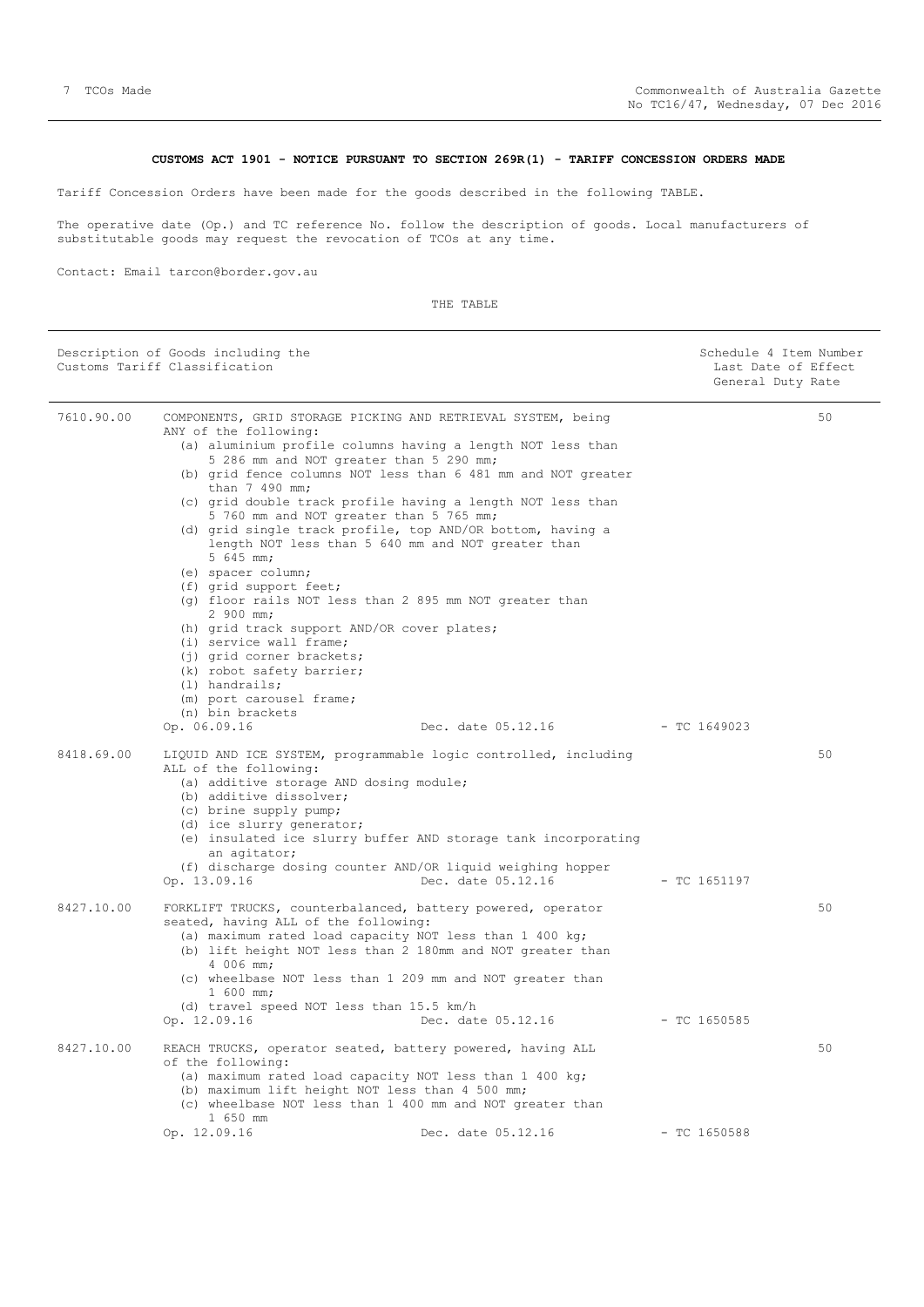| Description of Goods including the | Schedule 4 Item Number |
|------------------------------------|------------------------|
| Customs Tariff Classification      | Last Date of Effect    |
|                                    | General Duty Rate      |
|                                    |                        |

| 8428.32.00 | ELEVATORS, BELT AND BUCKET, having ALL of the following:<br>(a) throughput capacity NOT exceeding 90 t/h;<br>(b) weight carrying capacity NOT greater than $0.65 \text{ t/m3}$ ;<br>(c) elevator velocity NOT greater than 2.6 m/s;<br>(d) safety system including ALL of the following:<br>(i) bearing temperature detectors;<br>(ii) speed detector;<br>(iii) bucket off track detectors;<br>(iv) shut down monitoring unit<br>Op. 13.09.16 | Dec. date 05.12.16              | $-TC1651193$   | 50 |
|------------|-----------------------------------------------------------------------------------------------------------------------------------------------------------------------------------------------------------------------------------------------------------------------------------------------------------------------------------------------------------------------------------------------------------------------------------------------|---------------------------------|----------------|----|
| 8428.90.00 | TROLLEY PLATFORMS, programmable logic controlled, rail<br>mountable, unassembled, with OR without rails, having ALL of the<br>following:<br>(a) NOT less than two motorised conveyors;<br>(b) height NOT less than 1 000 mm;<br>(c) maximum speed NOT less than 19 metres per minute;<br>(d) maximum load weight carrying capacity NOT less than<br>2 300 kg<br>Op. 12.09.16                                                                  | Dec. date 05.12.16              | $-$ TC 1650326 | 50 |
| 8428.90.00 | ROTARY DISCHARGERS, COAL OR COKE BUNKER, electric powered<br>Op. 13.09.16                                                                                                                                                                                                                                                                                                                                                                     | Dec. date 05.12.16              | $-$ TC 1651201 | 50 |
| 8428.90.00 | HANDLING LOADING AND TRANSFER SYSTEM, basket, programmable logic<br>controlled, unassembled, having ALL of the following:<br>(a) chain conveyors;<br>(b) basket roller conveyors;<br>(c) automated trolleys;<br>(d) lifting platforms;<br>(e) basket separators                                                                                                                                                                               |                                 |                | 50 |
|            | Op. 14.09.16                                                                                                                                                                                                                                                                                                                                                                                                                                  | Dec. date 05.12.16 - TC 1651476 |                |    |
| 8428.90.00 | LOADING AND/OR UNLOADING SYSTEM, programmable logic controlled,<br>having ALL of the following:<br>(a) chain conveyors;<br>(b) weighing scales;<br>(c) servomotors;<br>(d) weight AND barcode sensor                                                                                                                                                                                                                                          |                                 |                | 50 |
|            | Op. 14.09.16                                                                                                                                                                                                                                                                                                                                                                                                                                  | Dec. date 05.12.16 - TC 1651479 |                |    |
| 8479.89.90 | CROP PROTECTORS, with OR without tractor mounting brackets,<br>including ALL of the following:<br>(a) stainless steel nose cone;<br>(b) parallelogram suspension;<br>(c) vertical AND horizontal position adjusters;<br>(d) deflector arms                                                                                                                                                                                                    | Dec. date 05.12.16              | $-$ TC 1649614 | 50 |
|            | Op. 07.09.16                                                                                                                                                                                                                                                                                                                                                                                                                                  |                                 |                |    |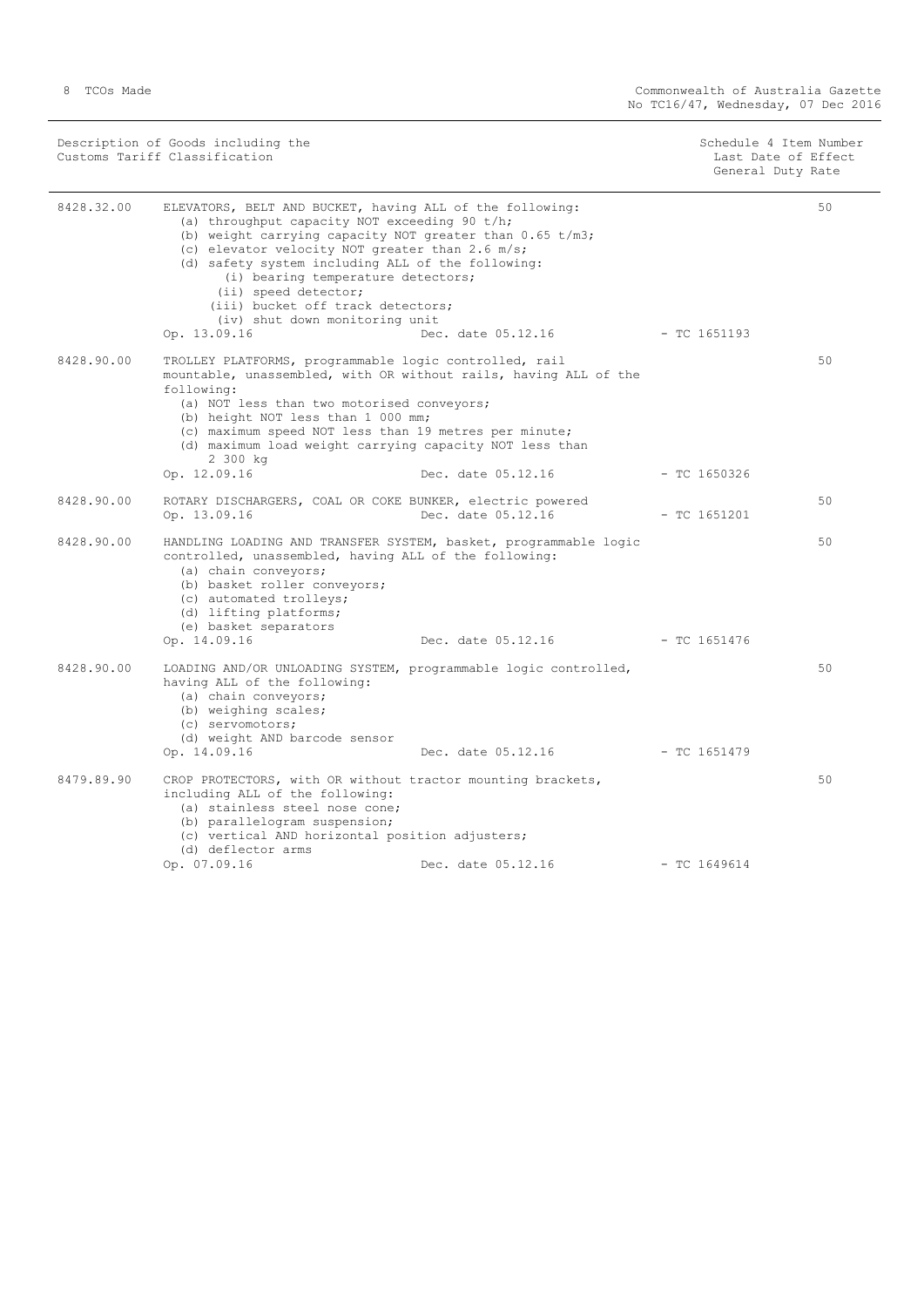### **NOTIFICATION OF AN AUSTRALIAN INDUSTRY REVOCATION REQUEST - SECTION 269SC(1A) CUSTOMS ACT**

<span id="page-8-0"></span>Applications have been lodged for revocation of the Tariff Concession Orders set out in the following TABLE.

The Lodgement Request Date shown in the table below is the intended revocation date for the Tariff Concession Order which will take effect should the application for revocation be successful.

Importations not covered by in-transit provisions may be subject to post action as any decision to revoke an order is backdated to the date of request for revocation.

Contact: Email tarcon@border.gov.au

THE TABLE

| Description of Goods including the<br>Customs Tariff Classification |                                                                                                                                                                                                                                                                                                                                                                                                                                                                                                       | Schedule 4 Item Number<br>Lodgement Request Date                                                                                                                                                                                                                                                                                         |                |                |
|---------------------------------------------------------------------|-------------------------------------------------------------------------------------------------------------------------------------------------------------------------------------------------------------------------------------------------------------------------------------------------------------------------------------------------------------------------------------------------------------------------------------------------------------------------------------------------------|------------------------------------------------------------------------------------------------------------------------------------------------------------------------------------------------------------------------------------------------------------------------------------------------------------------------------------------|----------------|----------------|
| 7210.49.00                                                          | STEEL, flat rolled, non-alloy, hot dipped galvannealed<br>zinc coated, in coils, having ALL of the following:<br>(a) yield strength NOT greater than 250 MPa;<br>(b) tensile strength NOT less than 270 MPa;<br>(c) elongation NOT less than 36%;<br>qreater than 70 q/m2;<br>(e) in ANY of the following sizes:<br>(i) thickness 0.65 mm and width 1 640 mm;<br>(ii) thickness 1.00 mm and width 1 588 mm;<br>(iii) thickness 1.15 mm and width 1 628 mm;<br>(iv) thickness 2.20 mm and width 910 mm | (d) coating mass on each side NOT less than 30 $q/m2$ and NOT                                                                                                                                                                                                                                                                            |                | 50<br>28.11.16 |
|                                                                     | For the purposes of this Order, tolerances allowable for<br>specification (e) are:                                                                                                                                                                                                                                                                                                                                                                                                                    |                                                                                                                                                                                                                                                                                                                                          |                |                |
|                                                                     | (a) thickness $+/- 10\%$<br>(b) width $+/- 1$ %<br>Op. 27.03.13                                                                                                                                                                                                                                                                                                                                                                                                                                       | Dec. date 17.06.13                                                                                                                                                                                                                                                                                                                       | $-$ TC 1310746 |                |
| 7210.49.00                                                          | STEEL, flat rolled, non-alloy, hot dipped galvannealed zinc<br>coated, in coils, having ALL of the following:<br>(a) yield strength NOT greater than 250 MPa;<br>(b) tensile strength NOT less than 270 MPa;<br>(c) elongation NOT less than 36%;<br>qreater than 70 $q/m2$ ;<br>(e) in ANY of the following sizes:<br>(vii) thickness 1.20 mm and width 955 mm                                                                                                                                       | (d) coating mass on each side NOT less than 30 $q/m2$ and NOT<br>(i) thickness 0.75 mm and width 890 mm;<br>(ii) thickness 0.75 mm and width 970 mm;<br>(iii) thickness 0.75 mm and width 1 450 mm;<br>(iv) thickness 0.76 mm and width 1 220 mm;<br>(v) thickness 0.95 mm and width 820 mm;<br>(vi) thickness 1.15 mm and width 740 mm; |                | 50<br>28.11.16 |
|                                                                     | For the purposes of this Order, tolerances allowable for<br>specification (e) are:<br>(a) thickness $+/- 10%$<br>(b) width $+/- 1$ %<br>Op. 09.04.13                                                                                                                                                                                                                                                                                                                                                  | Dec. date 24.06.13                                                                                                                                                                                                                                                                                                                       | $-$ TC 1312163 |                |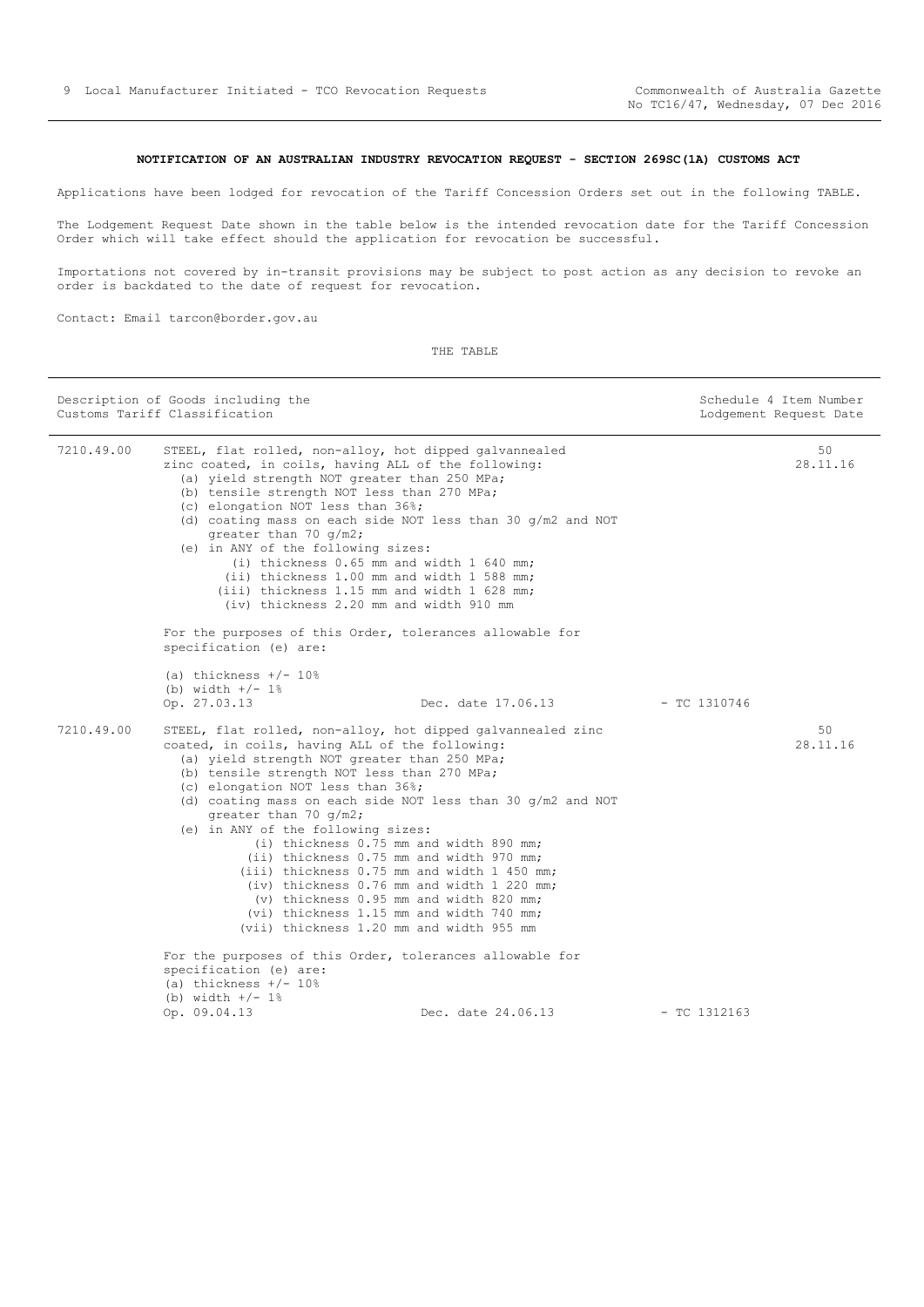Commonwealth of Australia Gazette<br>No TC16/47, Wednesday, 07 Dec 2016

| Description of Goods including the<br>Customs Tariff Classification |                                                                                                                                                                                                                                                                                                                                                                                                                                                                                                                                                                                                                                                                                          |                    | Schedule 4 Item Number<br>Lodgement Request Date |                |
|---------------------------------------------------------------------|------------------------------------------------------------------------------------------------------------------------------------------------------------------------------------------------------------------------------------------------------------------------------------------------------------------------------------------------------------------------------------------------------------------------------------------------------------------------------------------------------------------------------------------------------------------------------------------------------------------------------------------------------------------------------------------|--------------------|--------------------------------------------------|----------------|
| 7211.19.00                                                          | STEEL, flat rolled, non-alloy, hot rolled, pickled, not coated,<br>in coils, complying with Japanese Industrial Standard G3131 (JIS<br>G3131), grades SPHD OR SPHE, having ALL of the following:<br>(a) tensile strength NOT less than 270 MPa;<br>(b) elongation NOT less than 32%;<br>(c) in ANY of the following sizes:<br>(i) thickness 1.60 mm and width 300 mm;<br>(ii) thickness 1.60 mm and width 455 mm;<br>(iii) thickness 1.90 mm and width 432 mm;<br>(iv) thickness 2.00 mm and width 530 mm;<br>(v) thickness 2.20 mm and width 233 mm;<br>(vi) thickness 3.00 mm and width 370 mm                                                                                         |                    |                                                  | 50<br>28.11.16 |
|                                                                     | For the purposes of this Order, tolerances allowable for<br>specification (c) are:                                                                                                                                                                                                                                                                                                                                                                                                                                                                                                                                                                                                       |                    |                                                  |                |
|                                                                     | (a) thickness $+/- 10%$<br>(b) width $+/- 1$ %<br>Op. 04.04.13                                                                                                                                                                                                                                                                                                                                                                                                                                                                                                                                                                                                                           | Dec. date 24.06.13 | - TC 1311529                                     |                |
| 7211.23.00                                                          | STEEL, flat rolled, non-alloy, cold rolled, not coated,<br>in coils, having ALL of the following:<br>(a) yield strength NOT greater than 250 MPa;<br>(b) tensile strength NOT less than 250 MPa;<br>(c) elongation NOT less than 35%;<br>(d) in ANY of the following sizes:<br>(i) thickness 0.70 mm and width 490 mm;<br>(ii) thickness 0.75 mm and width 310 mm;<br>(iii) thickness 0.80 mm and width 485 mm;<br>(iv) thickness 1.00 mm and width 410 mm;<br>(v) thickness 1.15 mm and width 360 mm;<br>(vi) thickness 1.15 mm and width 405 mm;<br>(vii) thickness 1.15 mm and width 466 mm;<br>(viii) thickness 1.55 mm and width 570 mm;<br>(ix) thickness 1.60 mm and width 310 mm |                    |                                                  | 50<br>28.11.16 |
|                                                                     | For the purposes of this Order, tolerances allowable for<br>specification (d) are:                                                                                                                                                                                                                                                                                                                                                                                                                                                                                                                                                                                                       |                    |                                                  |                |
|                                                                     | (a) thickness $+/- 10\%$<br>(b) width $+/- 1$ %<br>Op. 09.04.13                                                                                                                                                                                                                                                                                                                                                                                                                                                                                                                                                                                                                          | Dec. date 24.06.13 | $-$ TC 1312161                                   |                |
| 7225.50.00                                                          | STEEL, flat rolled, alloy, cold rolled, in coils, having ALL of<br>the following:<br>(a) yield strength NOT greater than 570 MPa;<br>(b) tensile strength NOT less than 690 MPa;<br>(c) elongation NOT less than 20%;<br>(d) in ANY of the following sizes:<br>(i) thickness 1.15 mm and width 600 mm;<br>(ii) thickness 1.15 mm and width 720 mm;<br>(iii) thickness 1.20 mm and width 1 080 mm;<br>(iv) thickness 1.45 mm and width 1 340 mm;<br>(v) thickness 1.55 mm and width 678 mm;<br>(vi) thickness 1.60 mm and width 1 012 mm                                                                                                                                                  |                    |                                                  | 50<br>28.11.16 |
|                                                                     | For the purposes of this Order, tolerances allowable for<br>specification (d) are:                                                                                                                                                                                                                                                                                                                                                                                                                                                                                                                                                                                                       |                    |                                                  |                |
|                                                                     | (a) thickness $+/- 10%$<br>(b) width $+/- 1$ %<br>Op. 03.04.13                                                                                                                                                                                                                                                                                                                                                                                                                                                                                                                                                                                                                           | Dec. date 24.06.13 | $-$ TC 1311482                                   |                |